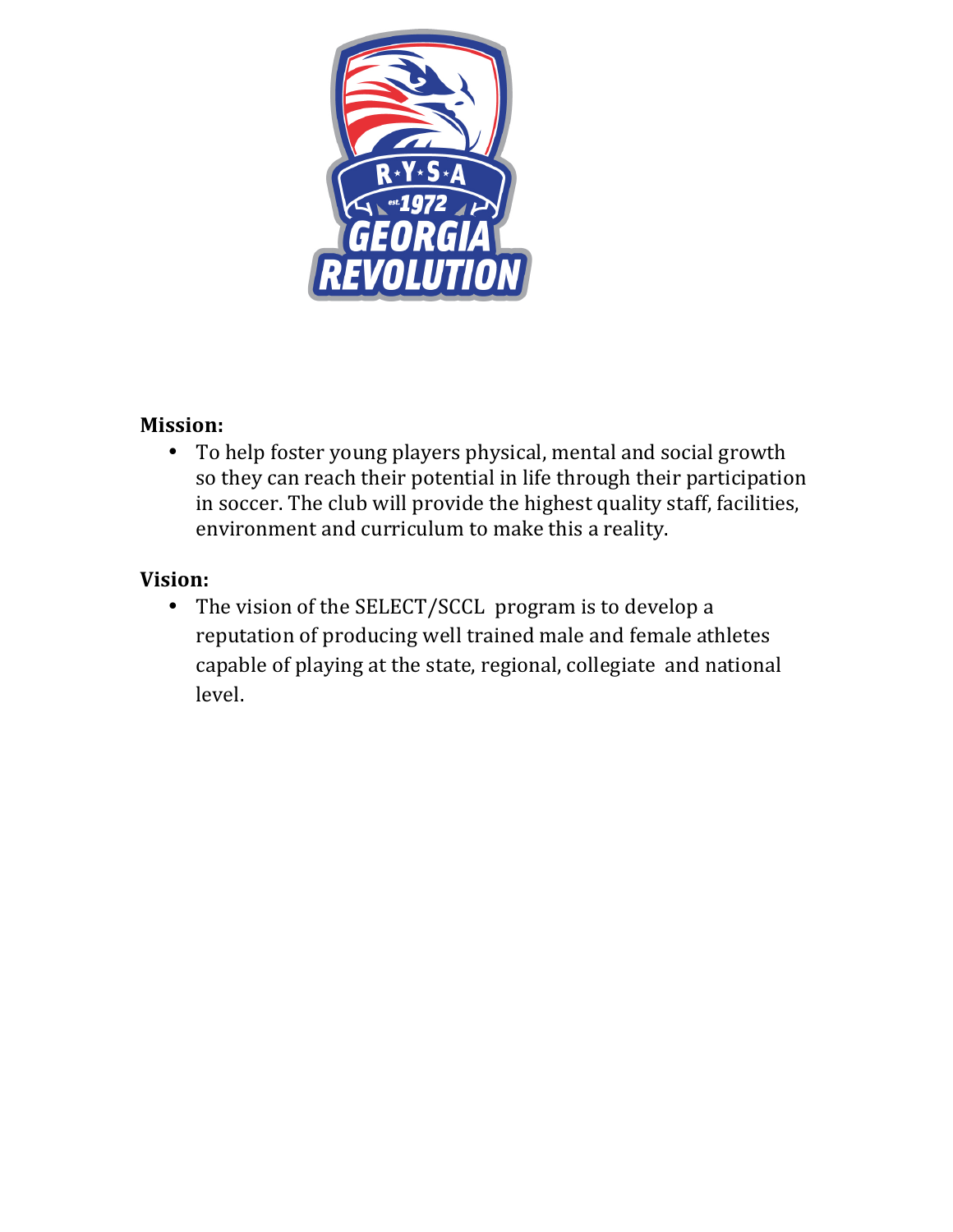

### **RYSA SELECT/SCCL PROGRAM**

### **TEAM QUALTIES:**

Coaches have a responsibility regardless of system to ensure teams display the following qualities;

**Be hardworking**- This is a basic fundamental for all players at our soccer club regardless of age.

**Have a high level of technical ability-** All of our teams must be able to handle the ball in a way that allows us to be successful.

**Understand that the result at this stage is not the most important factor** but the will to gain the right result is.

Regardless of result or circumstance our players must show a level of **togetherness** that sets them apart from other soccer clubs.

**Be prepared** for whatever test is given to them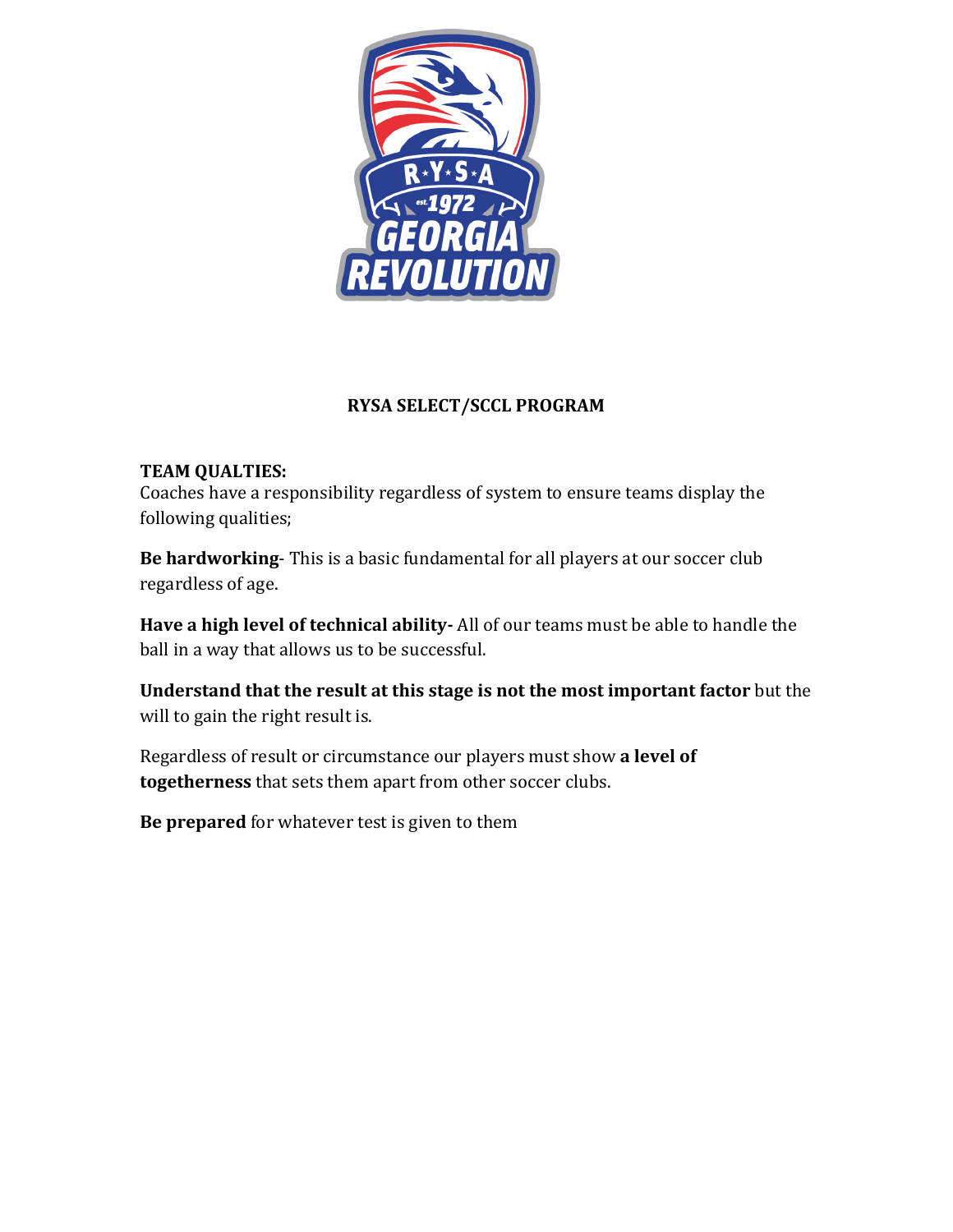

#### **PLAYERS**

To be successful all players must have the following qualities;

**Take responsibility for their own attitude at all times**. Ensuring they set high standards both on and off the field of play.

**Ability to handle the ball under pressure**. They are preparing to play at the very highest level where a high level of proficiency will be required.

Ability to learn. The Academy represents a school of soccer, on this basis players must be able to take on board information and apply it in training and in games.

**Players must have their own vision of the game**. The very best players see "pictures" before anybody else. Our players have to display a certain level of game intelligence.

Whether we are attacking or defending, winning or losing, playing well or poorly, regardless of opposition or playing surface, in wind or rain players **must have a** desire to play the game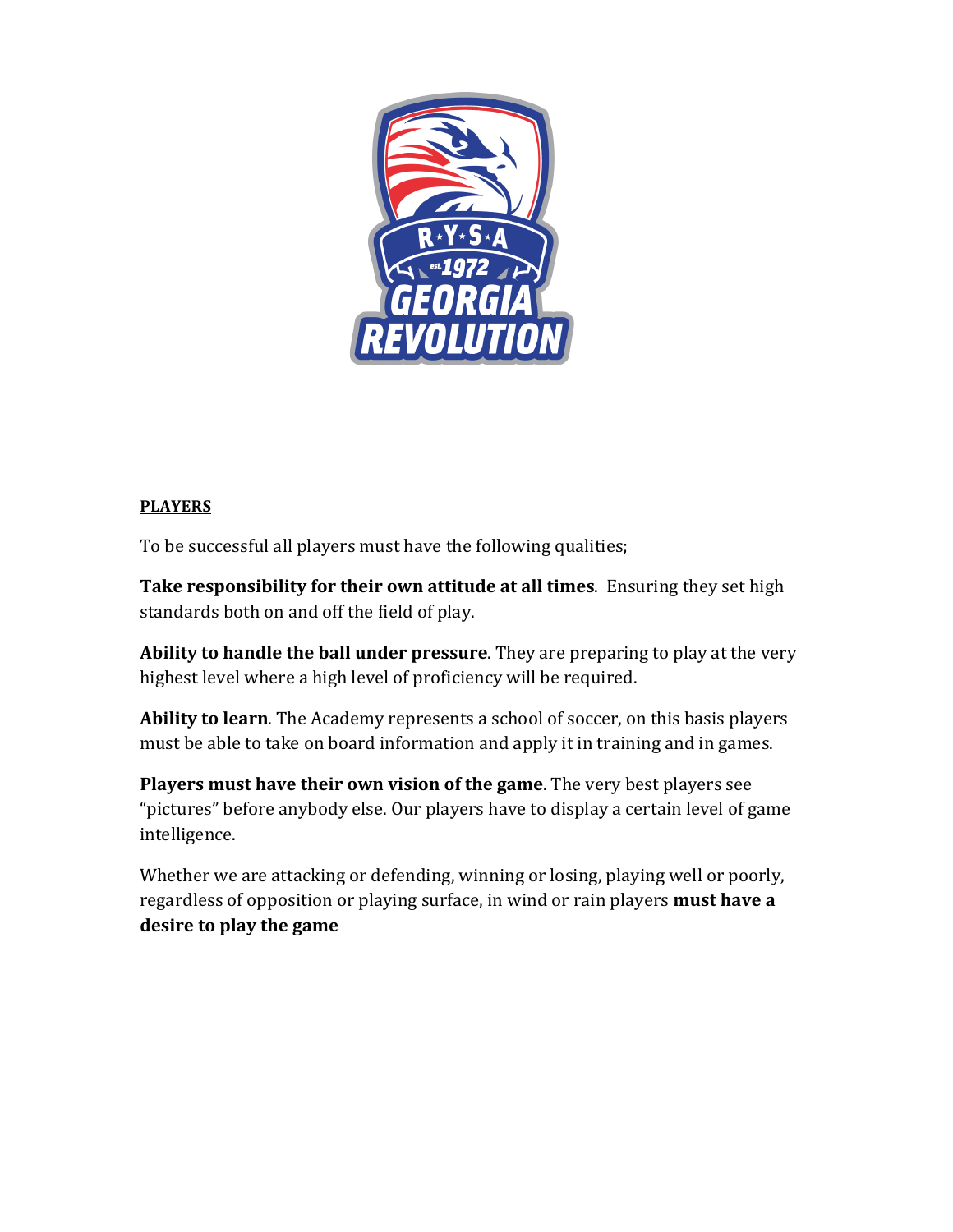

#### **COACHES**

It is vitally important that all coaches display the following qualities at all times;

**Be organized** in everything you do at the Academy particularly in your preparation for training and games.

**Be approachable**. Understand that you are working with young players and as such they must feel comfortable in working with you.

To work with our players you must have **a high level of knowledge** to ensure that players receive the very best in coaching and support.

**Be young at heart**. You must enjoy being in the company and playing a part in the development of young players.

### **Be Professional**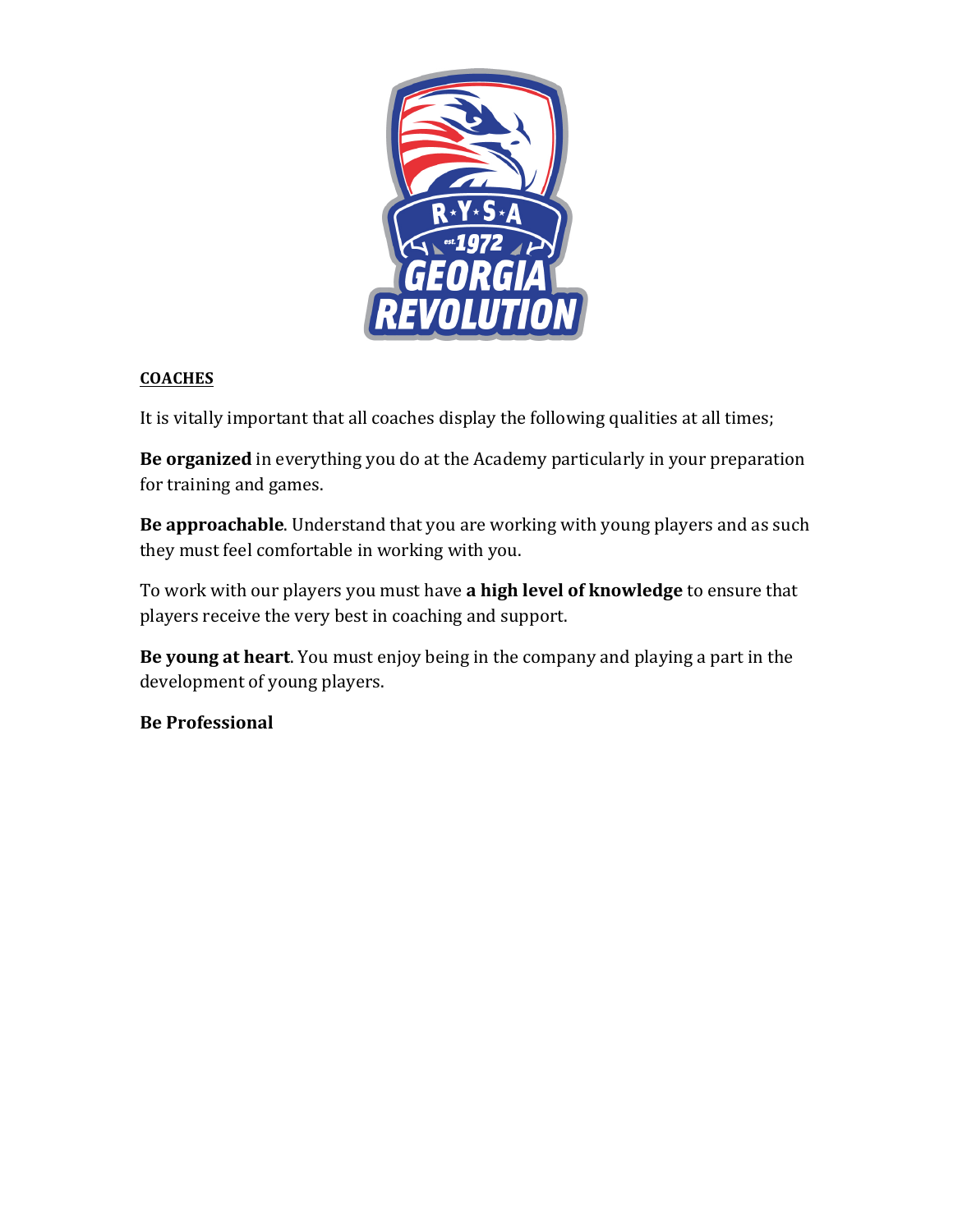

### **SOCCER PHILOSOPHY**

Our club believes in playing open, creative, attacking soccer, where players are encouraged to express themselves. Ball possession is emphasized, with attacks built up from the back and players interchanging their positions, as dictated by the game. Aimless kicking, kick-and-chase, and over reliance on **physical play are discouraged. Our teams will exhibit good support play** around the ball and patience and composure on the ball.

#### **Principles of play for possession soccer- Adopted from ODP**

- Team shape- Make the field big
- Peel off and open body to the field
- Bending runs
- Runs trigger runs- awareness of surroundings
- Diagonal passes
- Back passes followed by a switch
- Ball doesn't stay in an area for long
- Goalkeeper distribute balls and avoid long punts
- Use Throw- ins to switch the point of attack
- Speed of play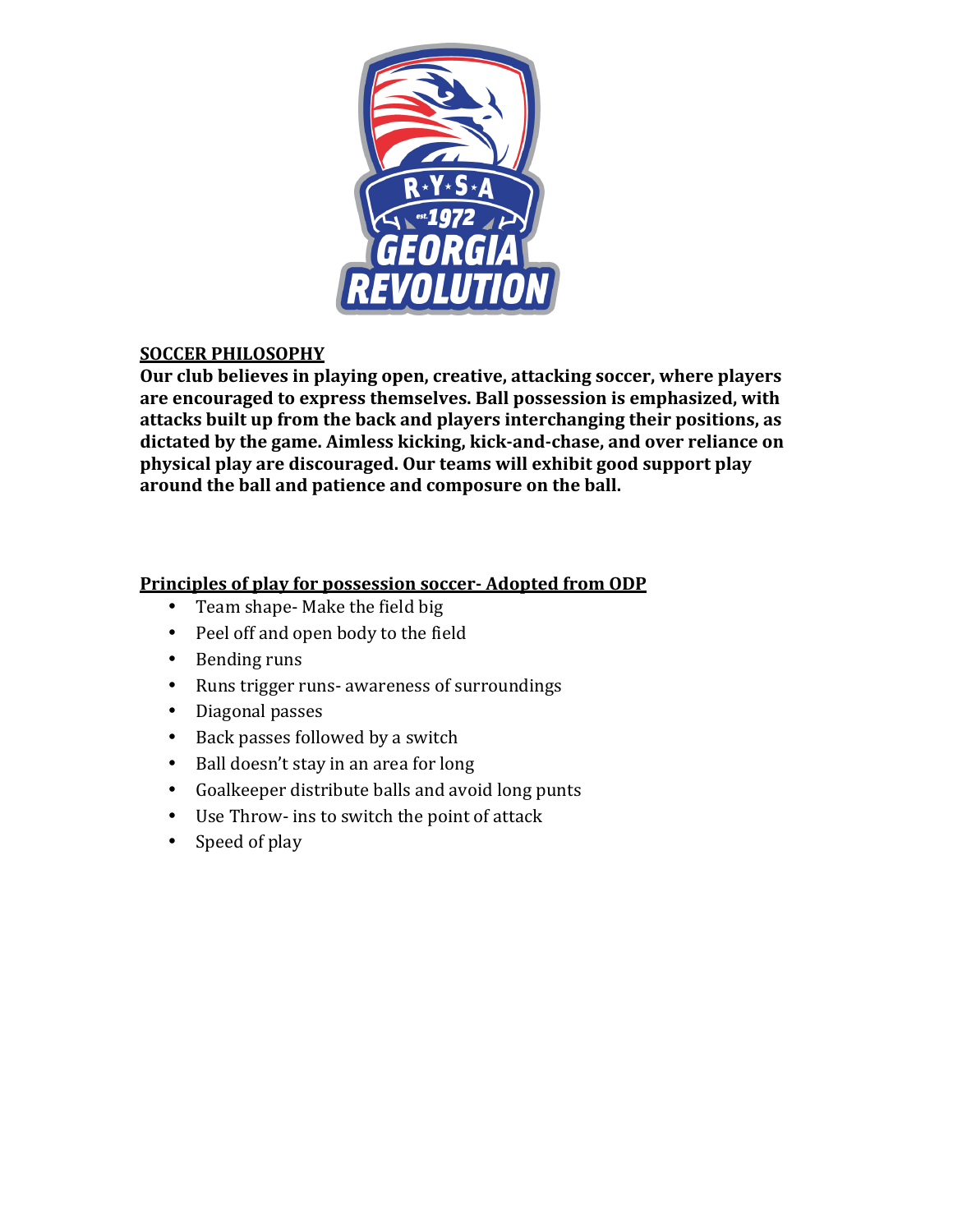

### **Expected Characteristics of each position:**

- Both center backs to be comfortable in possession and have the ability to start things off in a very simple way. Primarily they must be good in  $1v1$ situations.
- At least one full back to be involved in every attacking movement.
- The central midfielder on the side of the ball to drop backward of square to receive possession / open the window for the ball to be played forwards.
- The central midfielder on the opposite side of the ball to move into an advanced position to support the ball into the forwards.
- Wide players to operate both in wide positions and off the line.
- One striker must always look to run in behind the defending team, 2nd striker to drop in between the defensive units when the ball is central to link play via holding players / to turn and feed forward runs.
- All teams to play out from the back where possible.
- All players to participate in defensive responsibilities to win the ball back.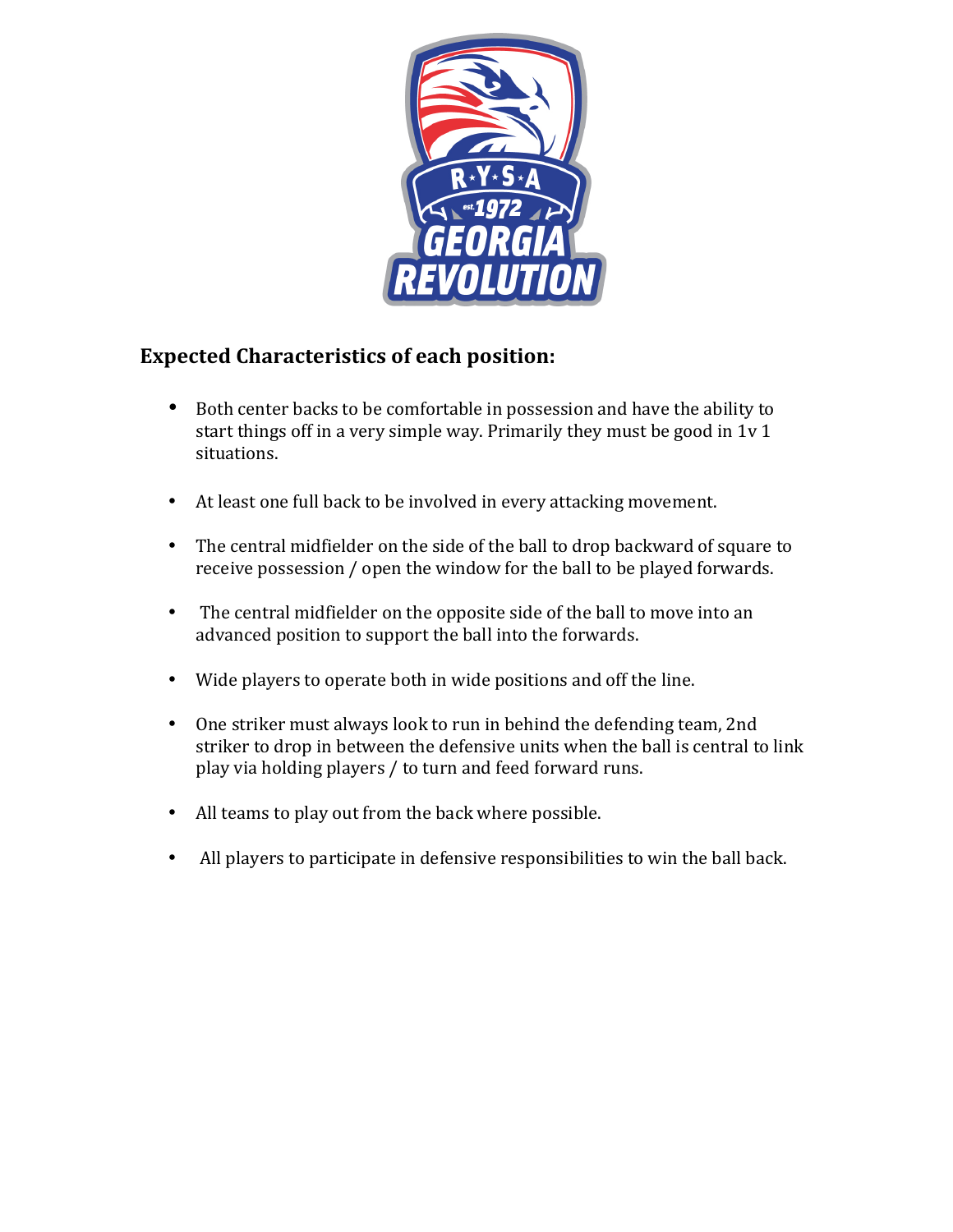

# Methodology:

# Attacking:

Technical

- Refinement of techniques to allow the successful application within a game setting in relation to team tactics and strategies.
- Passing-

Quick and early over a range of distances / circumstances. Forward passing / switching of play / 1 touch passes / passes in combination / penetrative

passing.

Passing in the air and on the carpet. Development of passing to feet and to space.

- Development of body position / angles & distance of support to support ball transfer.
- Control: Controlling the ball from varying distances, angles, heights etc
- Awareness of elements to support successful control inc angle & distance of support / body position to receive and to screen and protect possession.
- Passing and control to always take place in quick combinations with others and related to the specific moments in the game.
- Dribbling / Running with the ball

Refine turns and changes of direction with the ball through the addition of elements such as disguise, speed etc through a range of activities under pressure. Running with the ball to incorporate running away from and toward opponents and into space.

• Heading from various types of service.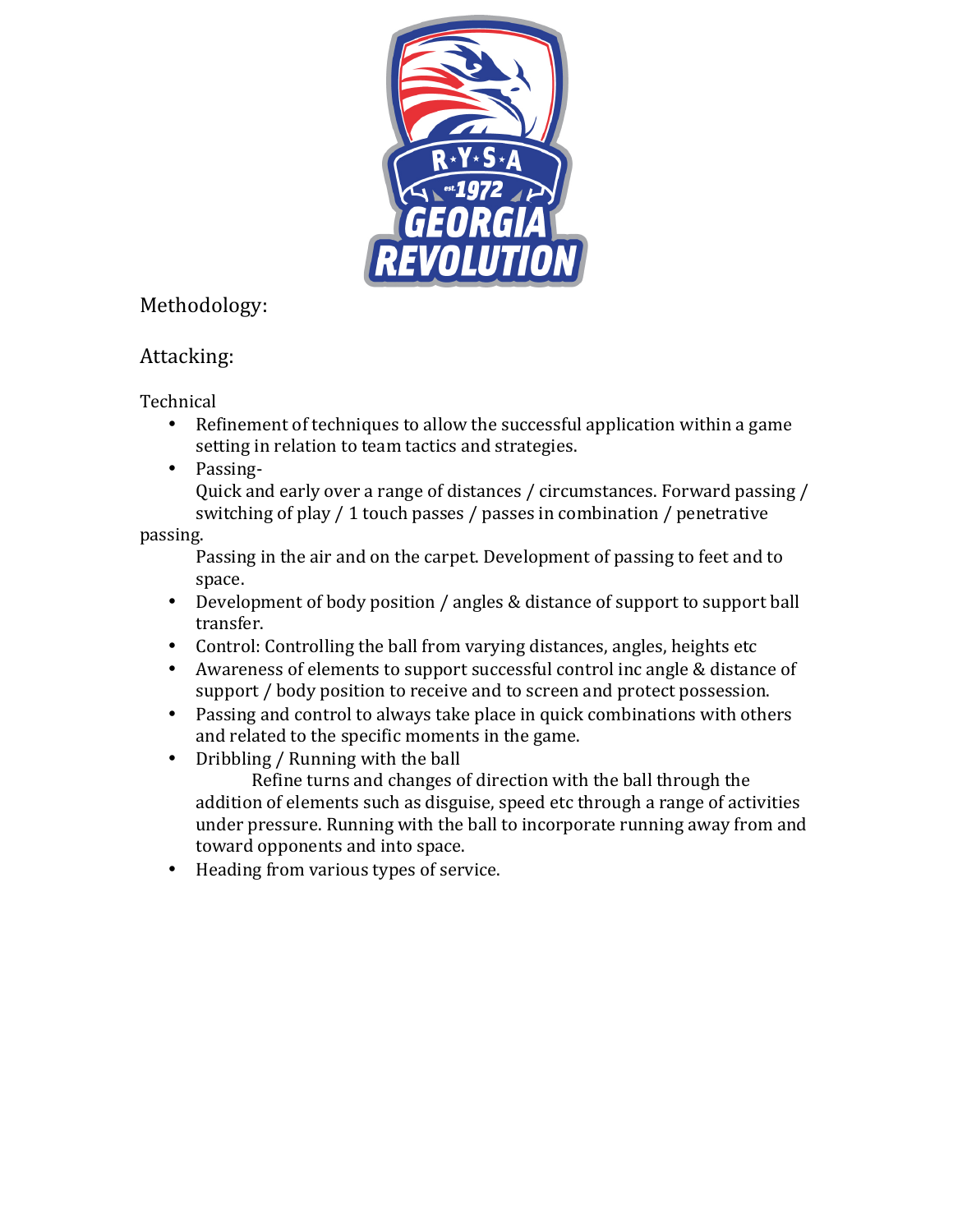

# Attacking:

Tactical

- Collective; Group of players attacking at pace with direct, combination play.
- Solo; Individual action, using direct running with the ball  $&$  solo finishing. Practice all from regains in the middle & defending thirds of the field.
- $\bullet$  Build up play Refine passing priorities based on circumstances and team philosophy.
- Individual roles and responsibilities based on team strategies
- Understand the relevance of combination play and be aware of how combinations might differ based on; pitch geography player position, circumstance.
- When and where to switch play.
- Consolidate crossing  $&$  finishing (Where the ball should be played, type of runs etc)
- Varying the tempo of play based on circumstance.
- Transition : Attack; Break quickly, Pass forwards, Run forwards with and without the ball.

### Attacking Set plays

Focus to be placed on the understanding of;

- o Delivery
- o Organisation
- o Variety
- o Efficiency
- o Surprise
- $\circ$  For corners, wide free kicks, throws.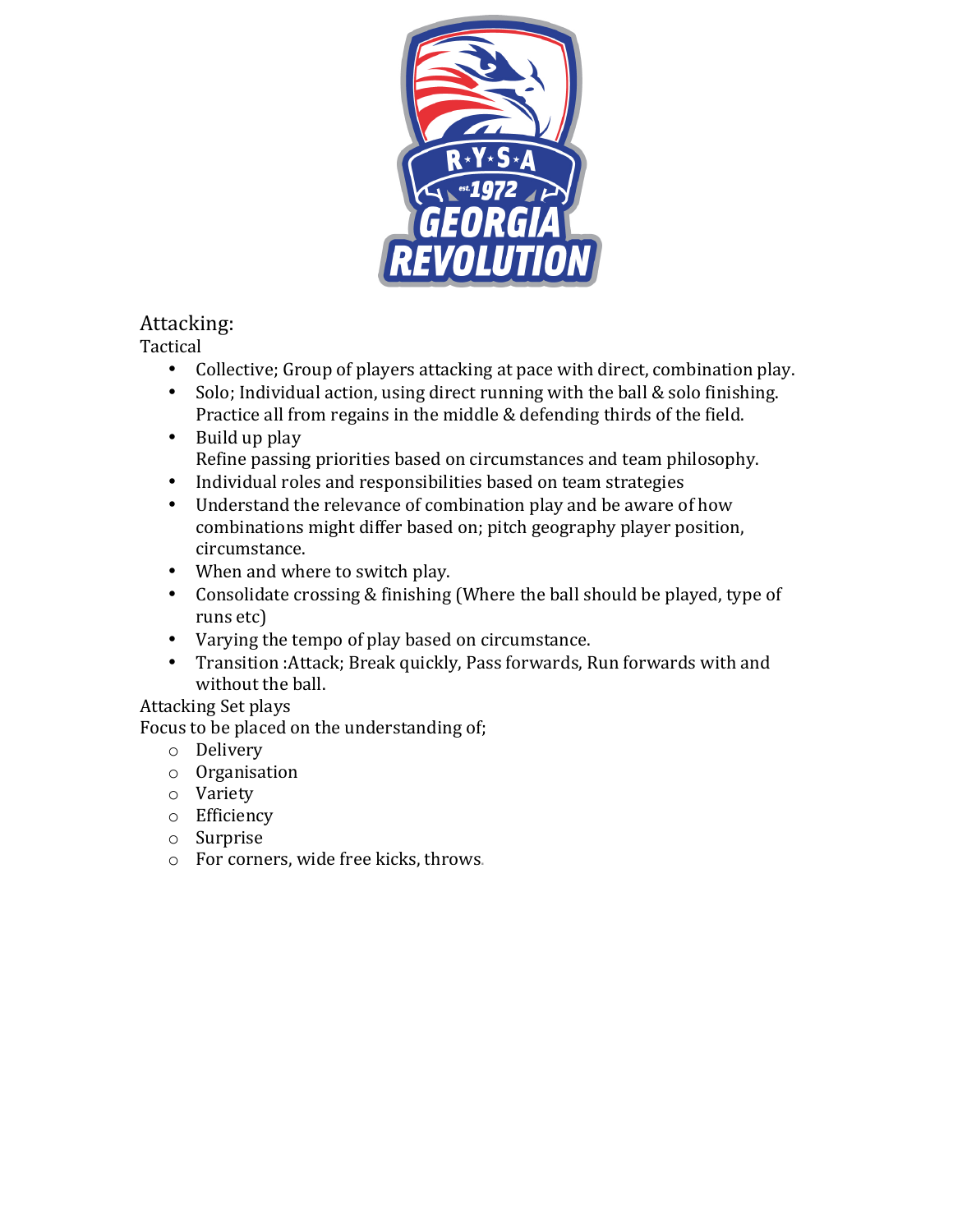

### Defending:

**Technical** 

- Clear understanding of the importance of core defending elements in relation to position and pitch geography.
- Players should be proficient and recognize the importance of the following elements;
- Pressure on the ball.
- Showing inside and outside depending on circumstances.
- Using hands and arms as part of the defensive process.
- Intercepting, spoiling, challenging, blocking.
- Cover and support.
- Angles and distance of support.
- Recovery runs.
- Tracking runners.
- Communication.
- The importance of delaying tactics and the how of doing this.
- Heading from various types of service.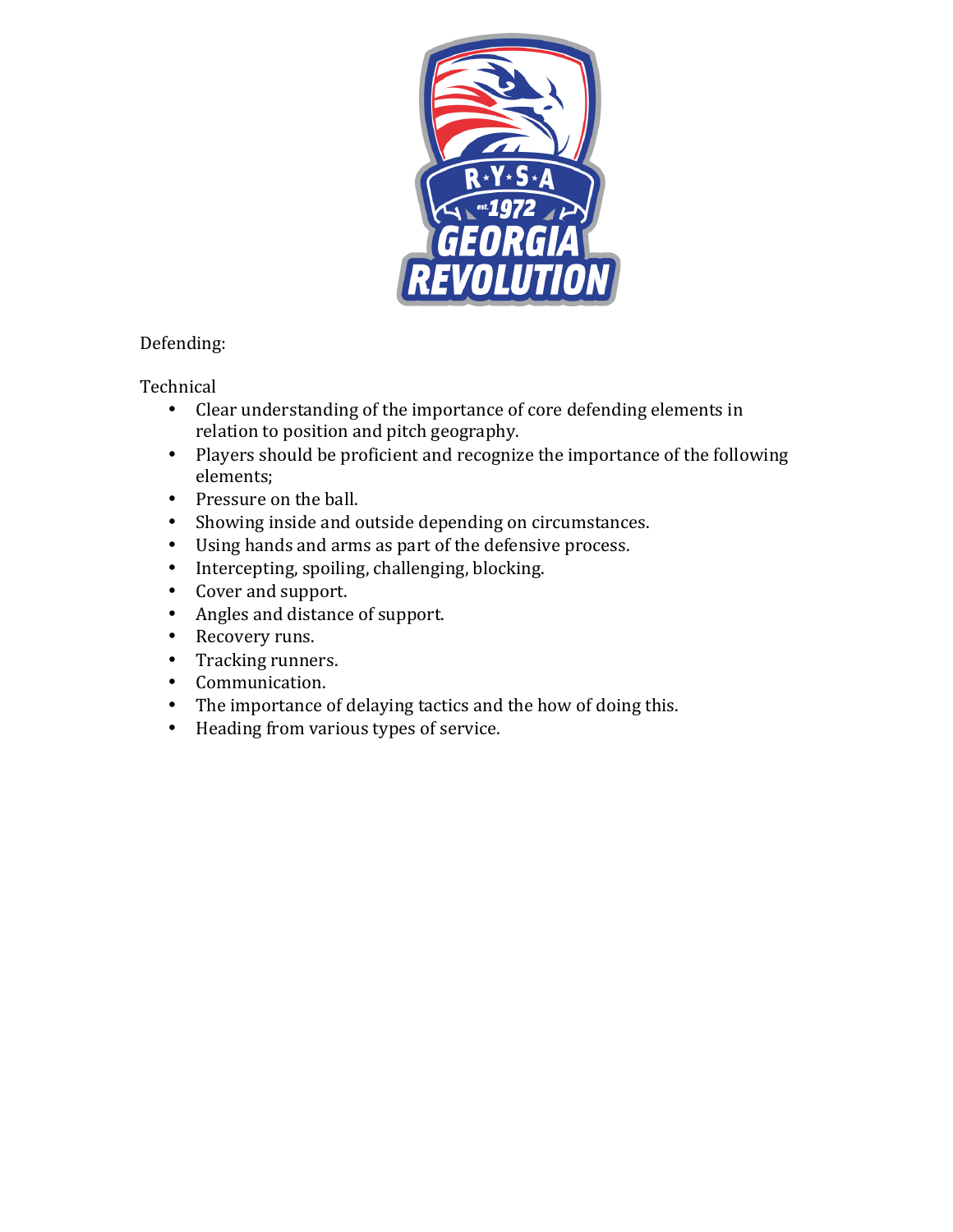

### Defending:

Tactical

- A refinement of defending technique through appropriate practice with particular emphasis placed on;
- The ability to defend  $1 \vee 1$ .
- The ability to work with others to successfully defend attacks in  $2v^2 / 3v^3 /$ 4v4 situations.
- The ability to apply a team strategy to defend in 11v11 situations.
- High Press

All players to collectively press high up the field in an attempt to win the ball back early and as close to the goal of the opposition as possible.

• Delay

Delay our pressing of the ball by retreating to a new line of confrontation to win back control of the ball through the protection of the space in behind us and the space in between us.

### • Transition

The importance of organizing quickly to recover to defensive positions to make it difficult for the opposition to penetrate our defenses.

• Defending Set plays in the defensive half.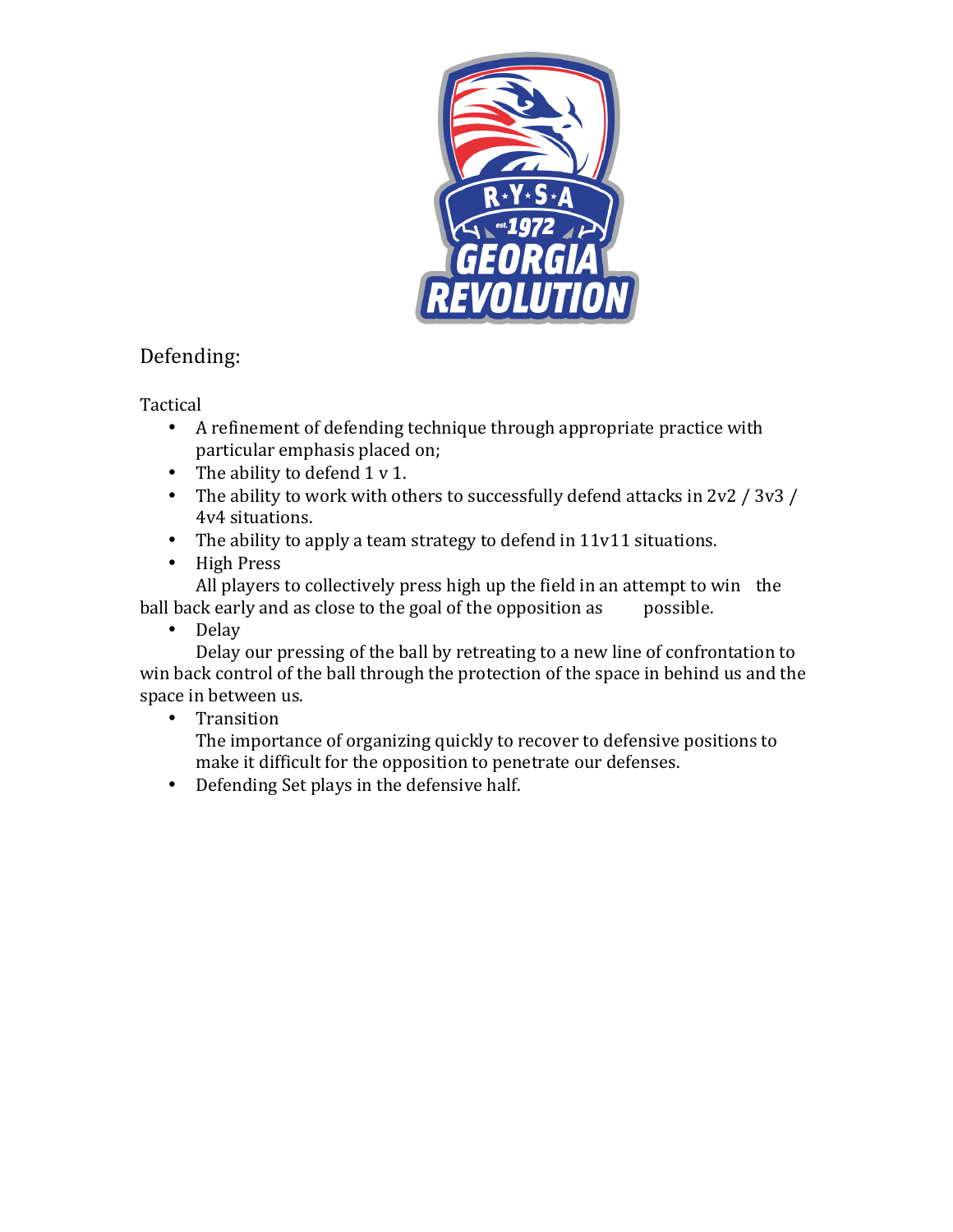

# **Typical training session:**

| Section       | % of time     | <b>Key Points</b>                                         |
|---------------|---------------|-----------------------------------------------------------|
| Arrival       | 15-30 mins    | Inspect area to ensure a safe playing                     |
|               | prior session | environment                                               |
|               | start         | Set up session in advance of player arrival               |
|               |               | Players check in                                          |
| Warm Up       | 20%           | Main focus is to maximize contact with the                |
|               |               | ball                                                      |
|               |               | Dynamic activity to prepare mind and body                 |
|               |               | for training session                                      |
| Main Activity | 50%           | Focus on one main theme per session                       |
|               |               | Technical application to skill mastery                    |
|               |               | High frequency of repetition and variety                  |
|               |               | Techniques introduced on a scale from low                 |
|               |               | pressure to full pressure                                 |
| Conditioned   | 10%           | Small sided group play                                    |
| Play          |               | Conditions added to reinforce the application<br>of skill |
|               |               | Directional activities featuring an element of            |
|               |               | transition with numerous attacking and                    |
|               |               | defending opportunities                                   |
| Match         | 20%           | Session ends with a competitive scrimmage                 |
|               |               | Reduced coach interactions to encourage                   |
|               |               | specific learning through play                            |
| Debrief       | N/A           | Review of daily topic and homework                        |
|               |               | assignment                                                |
|               |               | Players check out                                         |